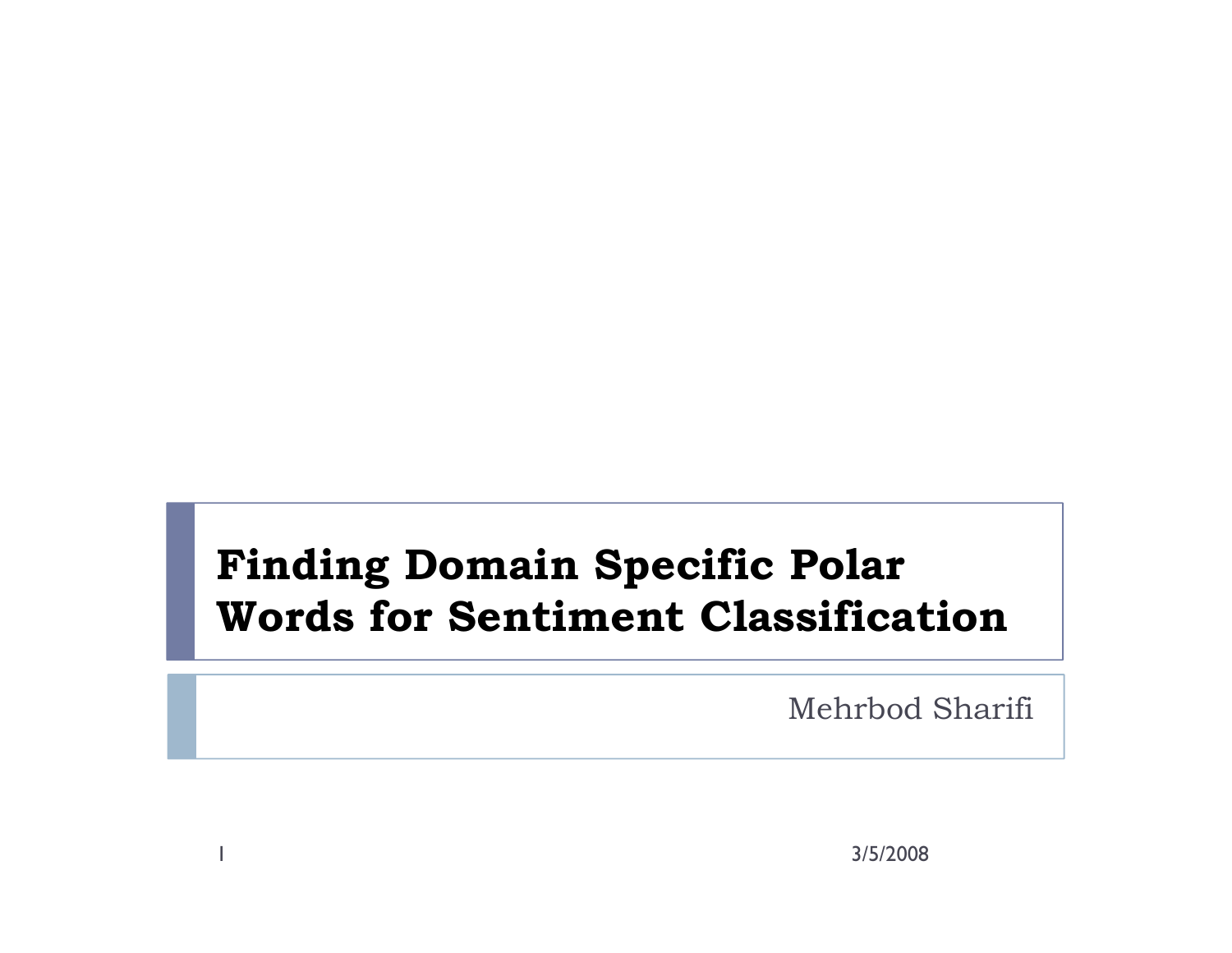# Outline

- $\blacktriangleright$  Introduction
- Data & Previous Work
- Approach & Results
	- ▶ Prior Polarity Lexicons
	- **Feature Extraction (Boosting)**
	- ▶ Sequence Modeling (CRF)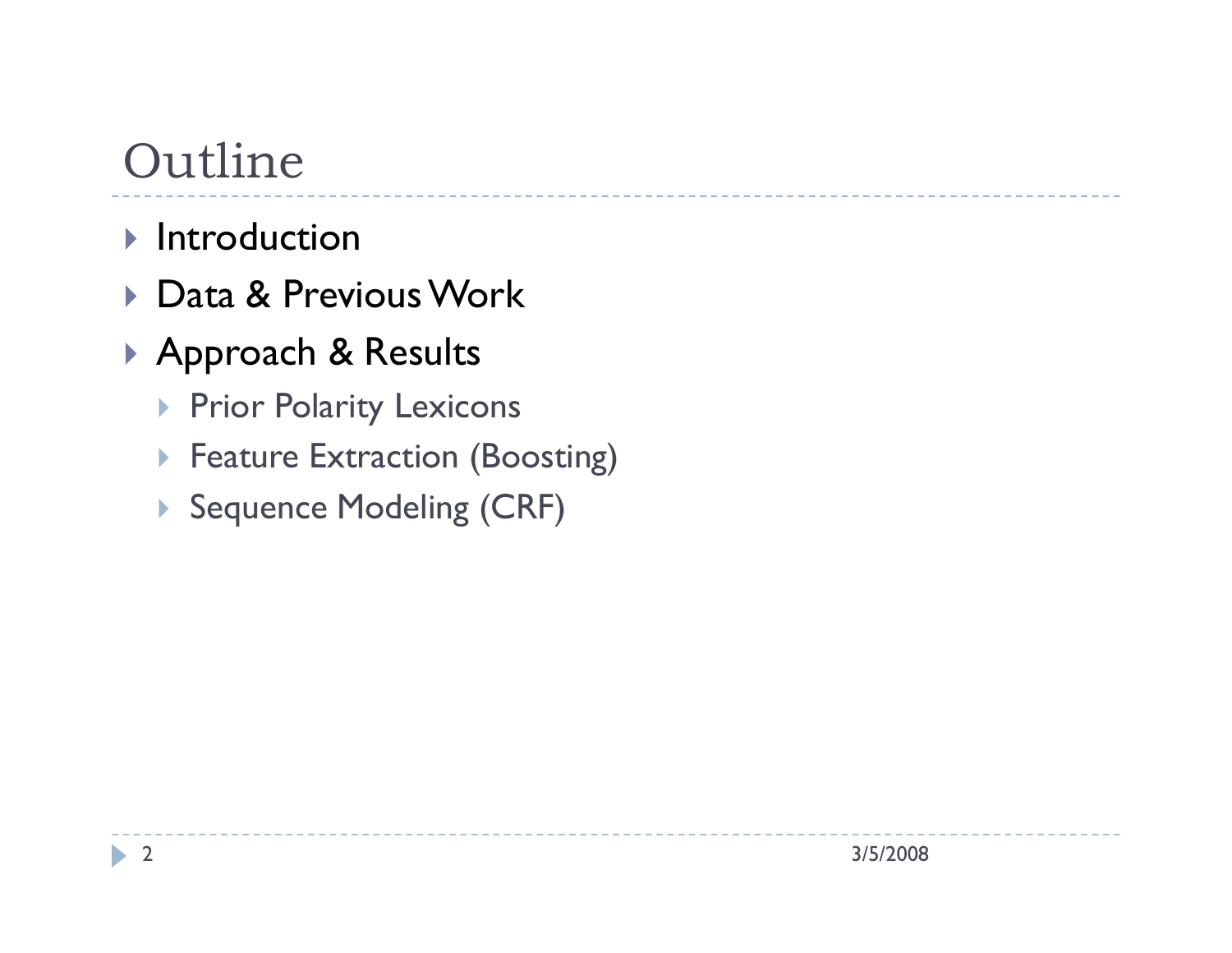# Sentiment Classification

- ▶ Negative:"a <u>lousy</u> movie that's not merely <u>unwatchable</u> , but also unlistenable."
- $\blacktriangleright$  Positive: "one of the greatest romantic comedies of the past decade."
- $\blacktriangleright$  Negative:"these guys seem <u>great</u> to knock back a beer with <u>but</u> they're simply <u>not funny p</u>erformers."
- $\blacktriangleright$  Negative: totally overwrought , deeply biased , and wholly  $\blacktriangleright$ designed to make you feel guilty about ignoring what the filmmakers clearly believe are the <u>greatest</u> musicians of all time."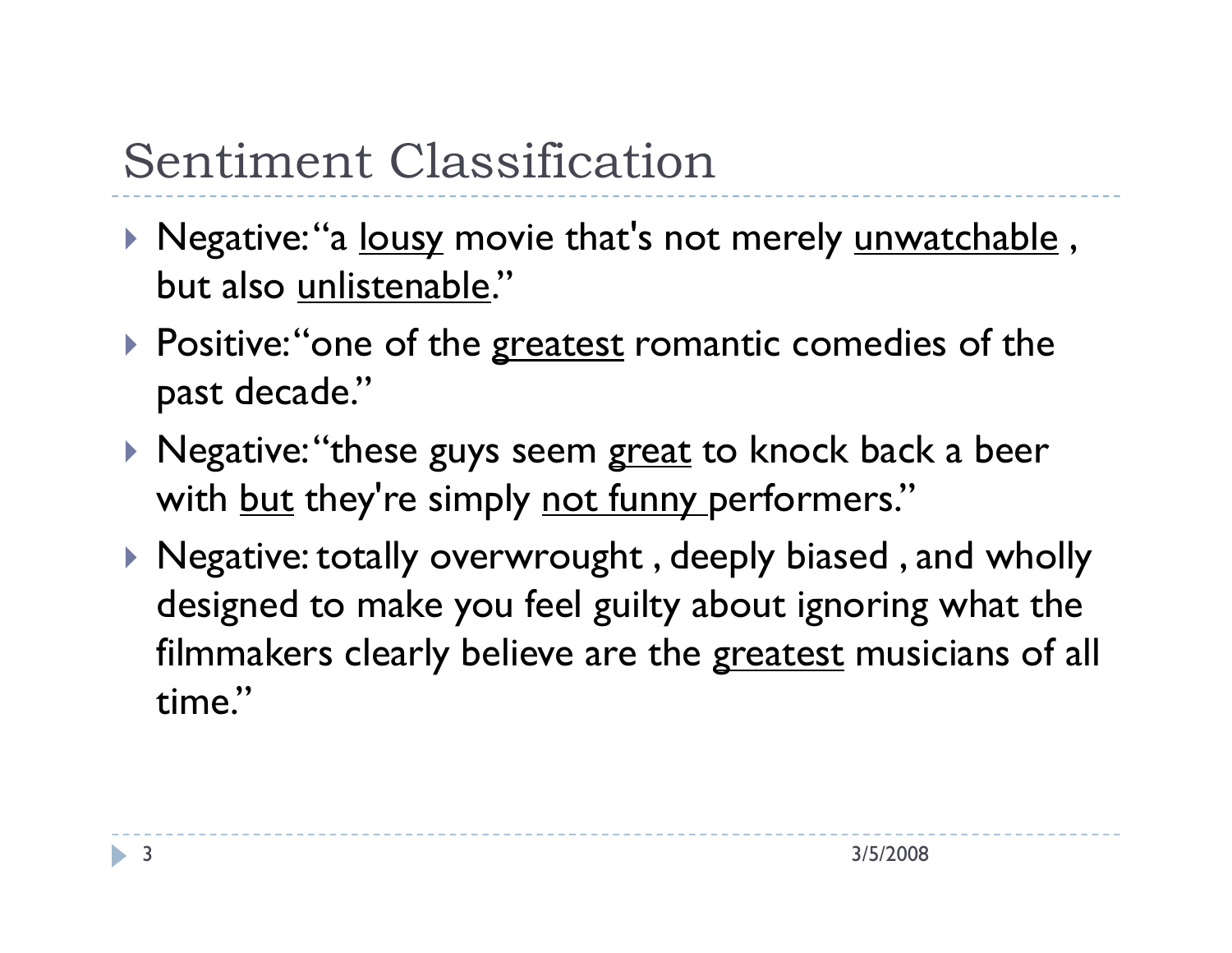#### Word Polarity

- ▶ Hatzivassiloglou & McKewon '97: Consider adjectives and<br>extend by conjunctions (82%) extend by conjunctions (82%)
	- ▶ … simple and well-received ...
	- ▶ … simplistic but well-received ...
- Turney '02:  $PMI(x, y) = \log_2 \frac{P(x)}{p(x)}$ 
	- SO(phrase) = PMI(phrase,"excellent")-PMI(phrase,"poor")
	- ▶ Estimate by web hits (74%)
- Liu '04: Start with seed sets and expand with WordNet

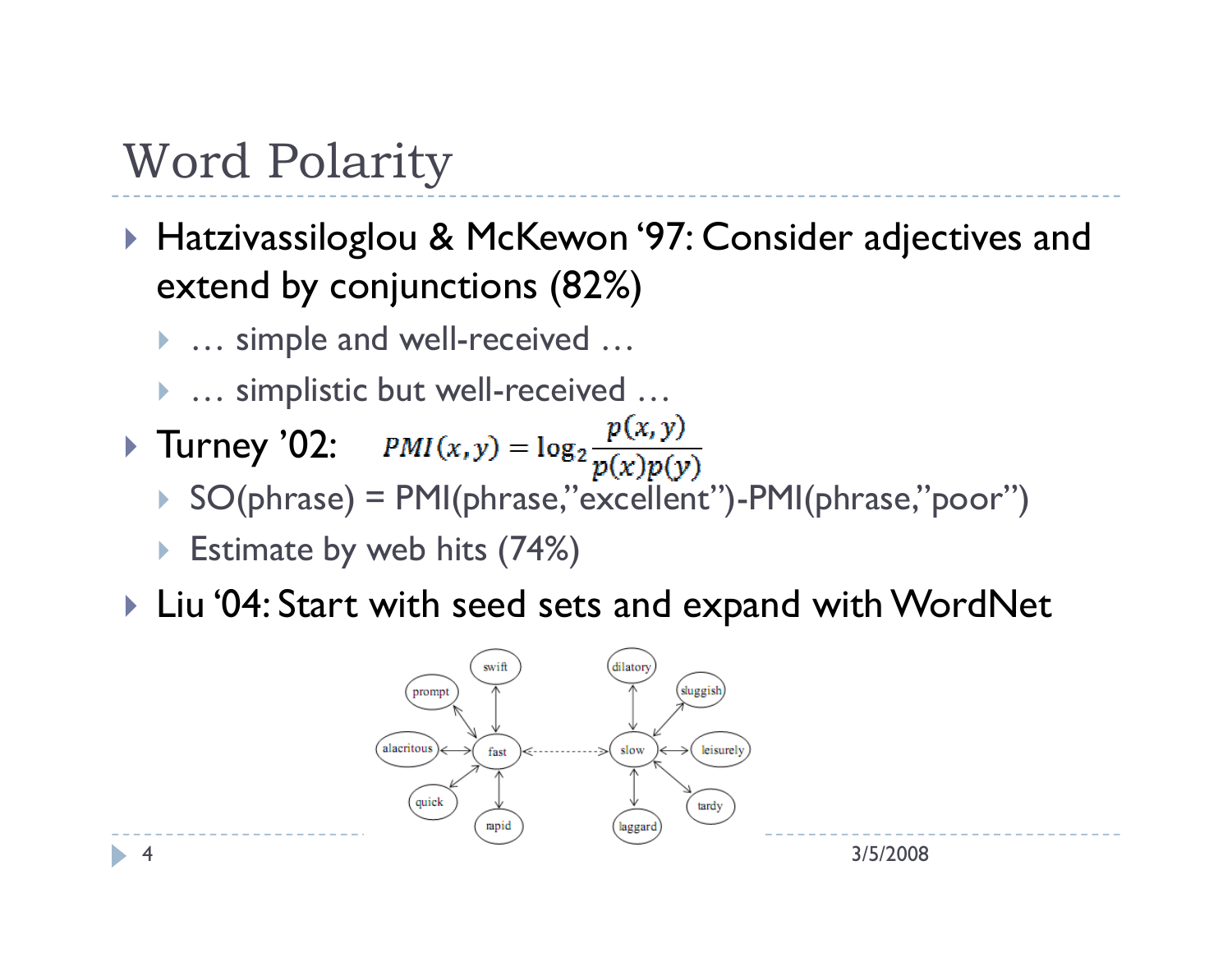### From Word to Sentences

- Minqing Hu and Bing Liu '04: majority<br>■ Kim & HarratO4: market of sign anithm
- $\triangleright$  Kim & Hovy '04: product of sign, arithmetic or geometric<br>mean (first and second was most useful) mean (first and second was most useful)
- ▶ Popescu and Etzioni '05: Relaxation Labeling (optimization<br>Problem in three stages: word phrase sentence problem in three stages: word, phrase, sentence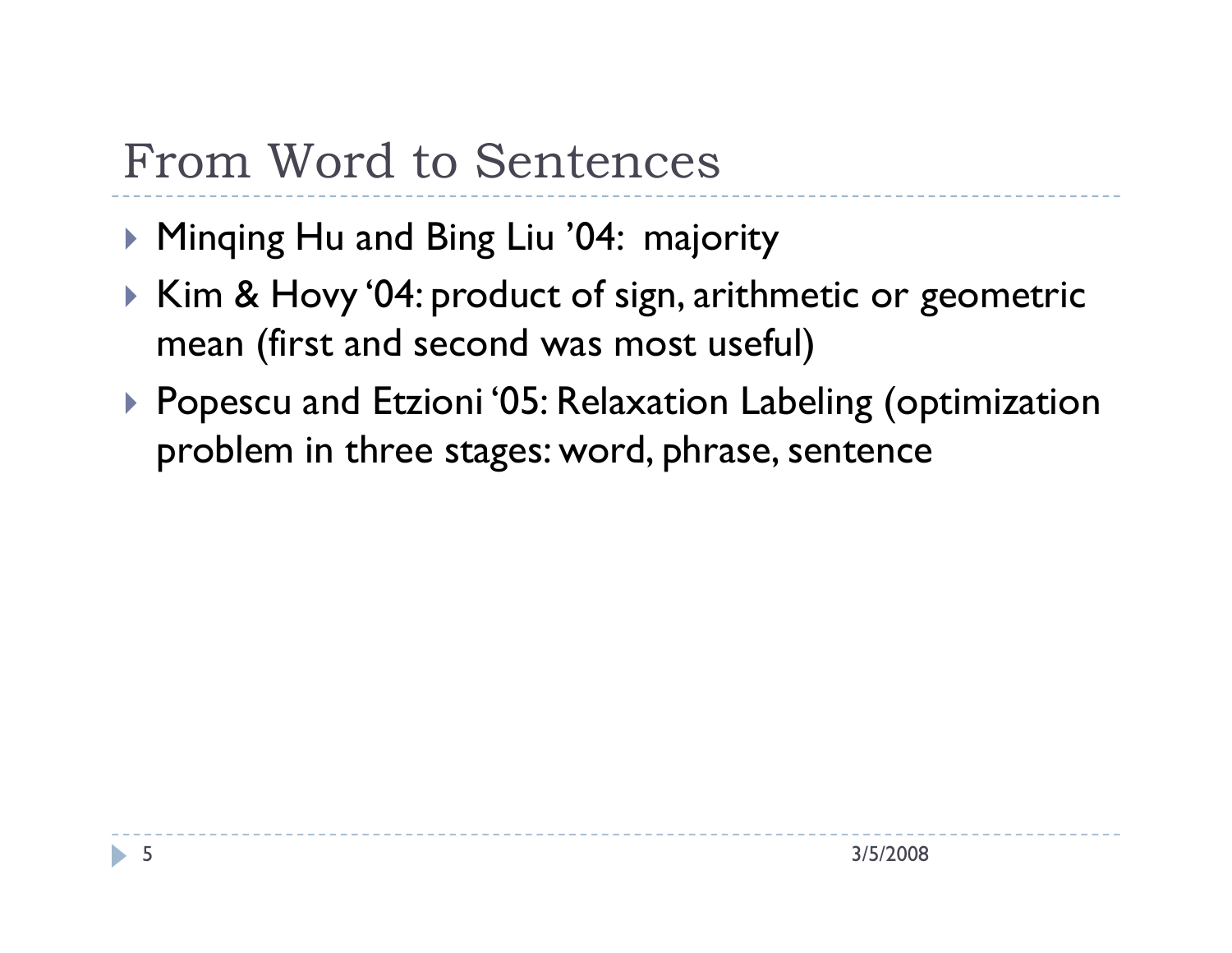# Prior Polarity LexiconGeneral Inquirer '00

#### Manual

| Entry       | Source | Positiv | Negativ | Pstv | Affil | Ngtv | Hostile | Strong | Power |
|-------------|--------|---------|---------|------|-------|------|---------|--------|-------|
| Α           | H4Lvd  |         |         |      |       |      |         |        |       |
| ABANDON     | H4Lvd  |         | Negativ |      |       | Ngtv |         |        |       |
| ABANDONMENT | Η4     |         | Negativ |      |       |      |         |        |       |
| ABATE       | H4Lvd  |         | Negativ |      |       |      |         |        |       |
| ABATEMENT   | Lvd    |         |         |      |       |      |         |        |       |
| ABDICATE    | Η4     |         | Negativ |      |       |      |         |        |       |
| ABHOR       | Η4     |         | Negativ |      |       |      | Hostile |        |       |
| ABIDE       | Н4     | Positiv |         |      | Affil |      |         |        |       |
| ABILITY     | H4Lvd  | Positiv |         |      |       |      |         | Strong |       |
| ABJECT      | H4     |         | Negativ |      |       |      |         |        |       |
| ABLE        | H4Lvd  | Positiv |         | Pstv |       |      |         | Strong |       |
| ABNORMAL    | H4Lvd  |         | Negativ |      |       | Ngtv |         |        |       |
| ABOARD      | H4Lvd  |         |         |      |       |      |         |        |       |
| ABOLISH     | H4Lvd  |         | Negativ |      |       | Ngtv | Hostile | Strong | Power |

http://www.wjh.harvard.edu/~inquirer/

3/5/2008

6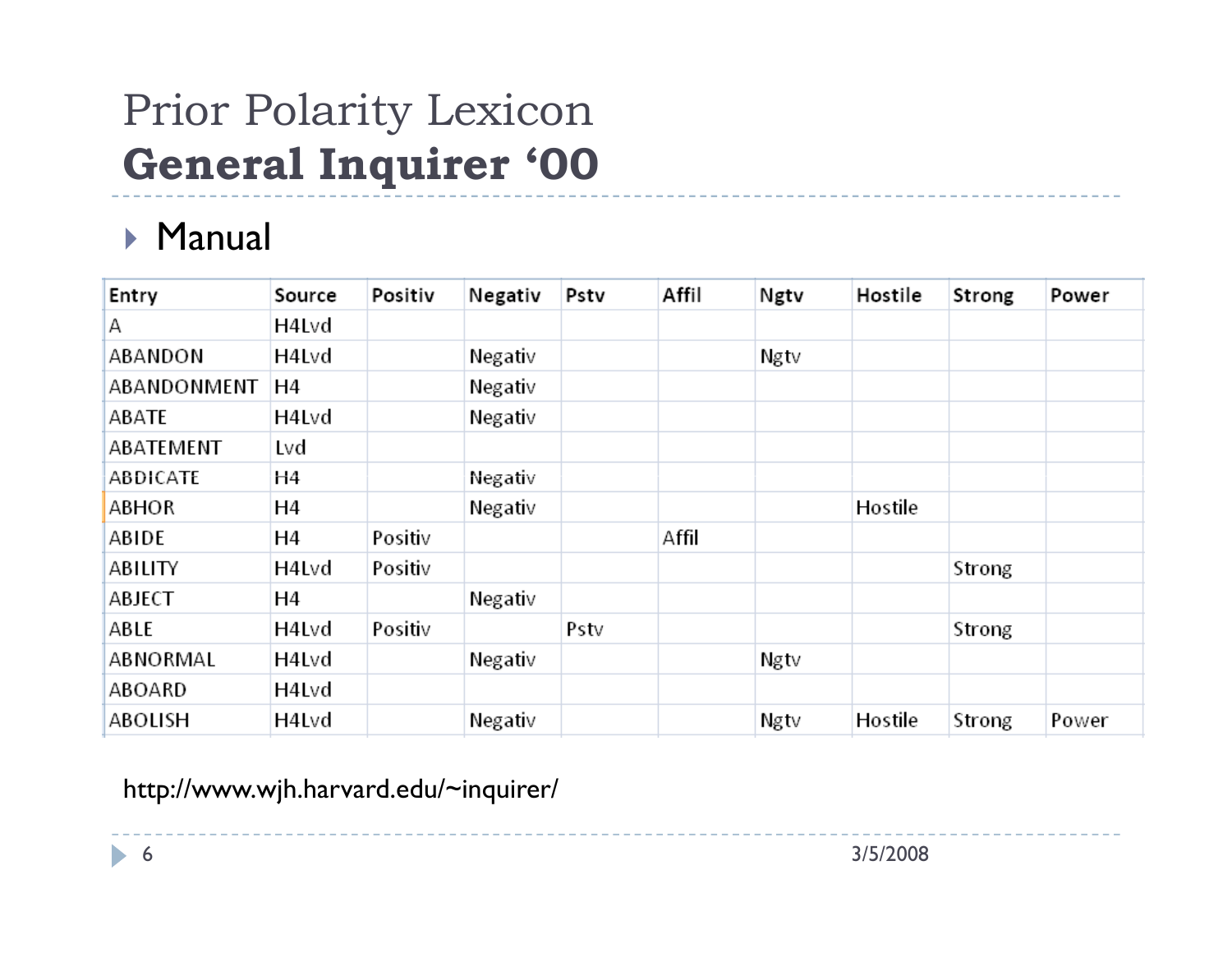# Prior Polarity LexiconSubjectivity Clues (Riloff & Wiebe '03,'05)

#### Automatically selected syntactic pattern

type=weaksubjlen=1word1=abandonedpos1=adjstemmed1=npriorpolarity=negative type=weaksubjlen=1word1=abandonmentpos1=noun stemmed1=n priorpolarity=negative type=weaksubjlen=1word1=abandon pos1=verb stemmed1=y priorpolarity=negative type=strongsubjlen=1word1=abase pos1=verb stemmed1=y priorpolarity=negative type=strongsubjlen=1word1=abasement pos1=anypos stemmed1=y priorpolarity=negative type=strongsubj len=1 word1=abash pos1=verb stemmed1=y priorpolarity=negative type=weaksubjlen=1word1=abate pos1=verb stemmed1=y priorpolarity=negative type=weaksubjlen=1word1=abdicate pos1=verb stemmed1=y priorpolarity=negative type=strongsubjlen=1word1=aberration pos1=adj stemmed1=n priorpolarity=negative type=strongsubjlen=1 word1=aberration pos1=noun stemmed1=n priorpolarity=negative type=strongsubj len=1 word1=abhor pos1=anypos stemmed1=y priorpolarity=negative type=strongsubjlen=1word1=abhorpos1=verb stemmed1=ypriorpolarity=negative type=strongsubjlen=1word1=abhorredpos1=adjstemmed1=npriorpolarity=negative type=strongsubj len=1 word1=abhorrence pos1=noun stemmed1=n priorpolarity=negative type=strongsubjlen=1word1=abhorrent pos1=adj stemmed1=n priorpolarity=negative type=strongsubjlen=1word1=abhorrentlypos1=anypos stemmed1=n priorpolarity=negative type=strongsubj len=1 word1=abhors pos1=adj stemmed1=n priorpolarity=negative type=strongsubilen=1 word1=abbors pos1=poun stemmed1=p priorpolarity=pegative

#### http://www.cs.pitt.edu/mpqa/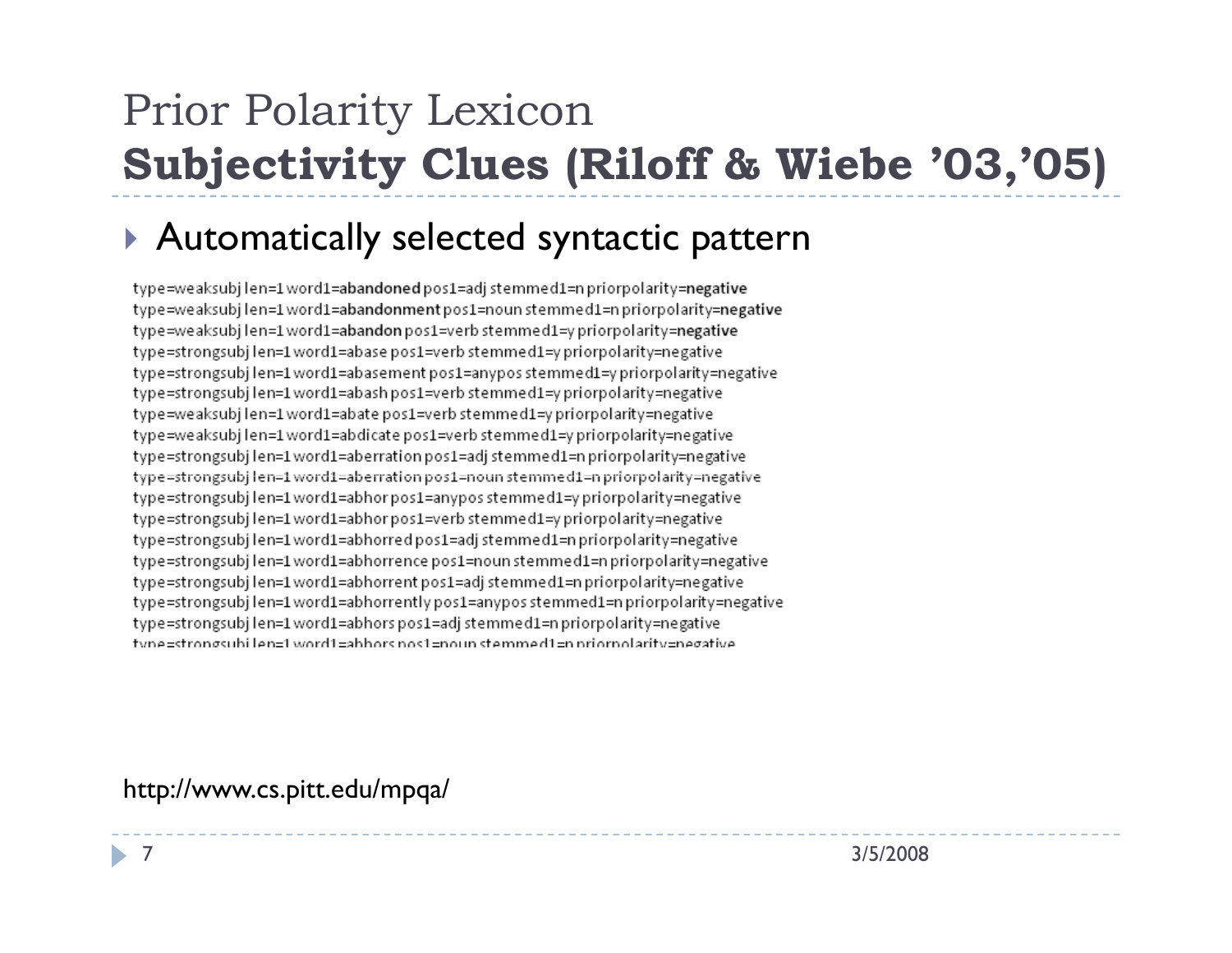# Prior Polarity LexiconSentiWordNet (Esuli & Sebastiani '06)

#### $\blacktriangleright$  Classification of word gloss in dictionary

|   | # POS |                     |     |                     | offset PosScoreNegScoreSynsetTerms                                            |
|---|-------|---------------------|-----|---------------------|-------------------------------------------------------------------------------|
| а |       |                     |     |                     | 1000003 0.0 0.125 form-only#a#1                                               |
| а |       |                     |     | 1000159 0.25 0.0    | dress#a#1 full-dress#a#1                                                      |
| а |       | 1000307 0.0         |     | 0.0                 | titular#a#5 nominal#a#6                                                       |
| а |       | 1000440 0.0         |     | 0.0                 | prescribed#a#4 positive#a#5                                                   |
| а |       | 1000554 0.0         |     | 0.25                |                                                                               |
| а |       | 1000681 0.0         |     | 0.5                 | .<br>perfunctory#a#2`pro_forma#a#1<br>semiformal#a#1 black=tie#a#1 semi=forma |
| а |       | 10007 0.0           |     | 0.625               | abstentious#a#1 abstinent#a#1                                                 |
| а |       | 1000859 0.0         |     | 0.0                 | starchy#a#2 buckram#a#1 stiff#a#4                                             |
| а |       |                     |     | 1001035 0.125 0.375 | white-tie#a#1                                                                 |
| а |       | 1001157 0.0         |     | 0.0                 | informal#a#1                                                                  |
| а |       | 100126 0.5          |     |                     | 0.0 viable#a#2                                                                |
| а |       |                     |     |                     |                                                                               |
| а |       |                     |     |                     | free-and-easy#a#1 casual#a#8                                                  |
| а |       | 1001755 0.0         |     | 0.375               | folksy#a#2                                                                    |
| а |       | 1001882 0.0         |     | 0.625               | unceremonious#a#1 unceremonial#a#1                                            |
| а |       | 1002013 0.0         |     | $0.25 -$            | formal#a#3                                                                    |
| а |       | 1002315 0.0         |     |                     | 0.0 literary#a#3                                                              |
| а |       | 1002508 0.0         |     |                     | 0.0 informal#a#3                                                              |
| а |       | 100261 0.0          |     | 0.125               | vital#a#4                                                                     |
| а |       | 1002760 0.0         |     | 0.0                 | conversational#a#1 colloquial#a#1                                             |
| а |       | 1003005 0.0         |     | 0.0                 | vulgar#a#3 vernacular#a#1 common#a#5                                          |
| а |       | 1003296 0.0         |     | 0.0                 | epistolary#a#1 epistolatory#a#1                                               |
| а |       | 1003509 0.375 0.125 |     |                     | slangy#a#1                                                                    |
| а |       | 1003665 0.125 0.5   |     |                     | subliterary#a#1                                                               |
| а |       | 1003815 0.25        |     | 0.375               | unliterary#a#1 nonliterary#a#1                                                |
| ٠ |       | 100393              | റ റ | A 75                | 1#د#ام دعاہ                                                                   |

#### http://sentiwordnet.isti.cnr.it/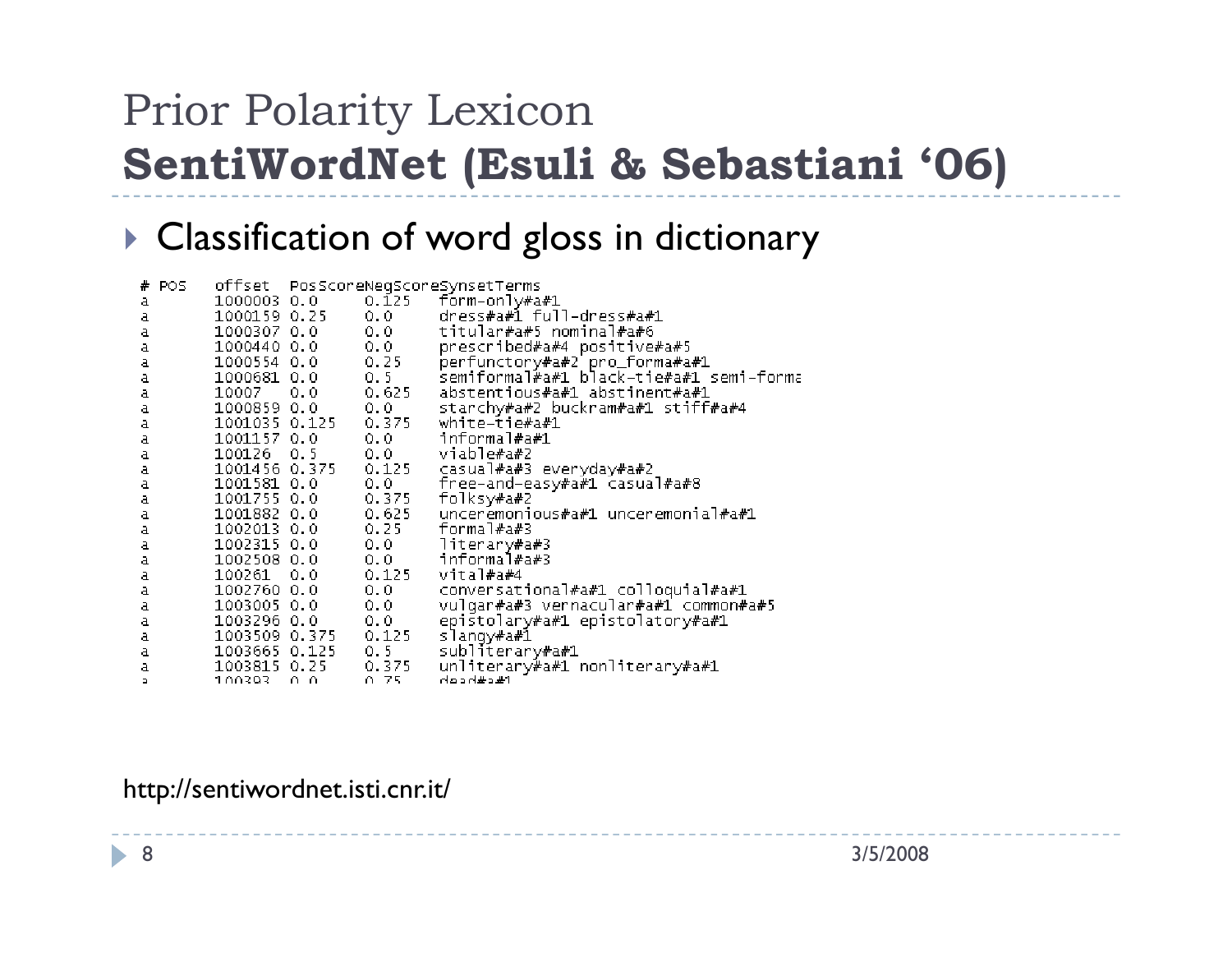#### Datasets

- Pang & Lee ('02,'04)
	- Polarity Dataset– Long reviews: 1K+, 1K- (avg. 780 words)
	- Subjectivity Dataset Short review: 5K+, 5K- (avg. 21 words)
- Restaurant Reviews (50K+, 1-5 rating, avg. 34 words)

To use later:

- ▶ Wiebe '06 (MPQA)<br>、Liss '04
- **▶ Liu '04**
- TREC Blog '06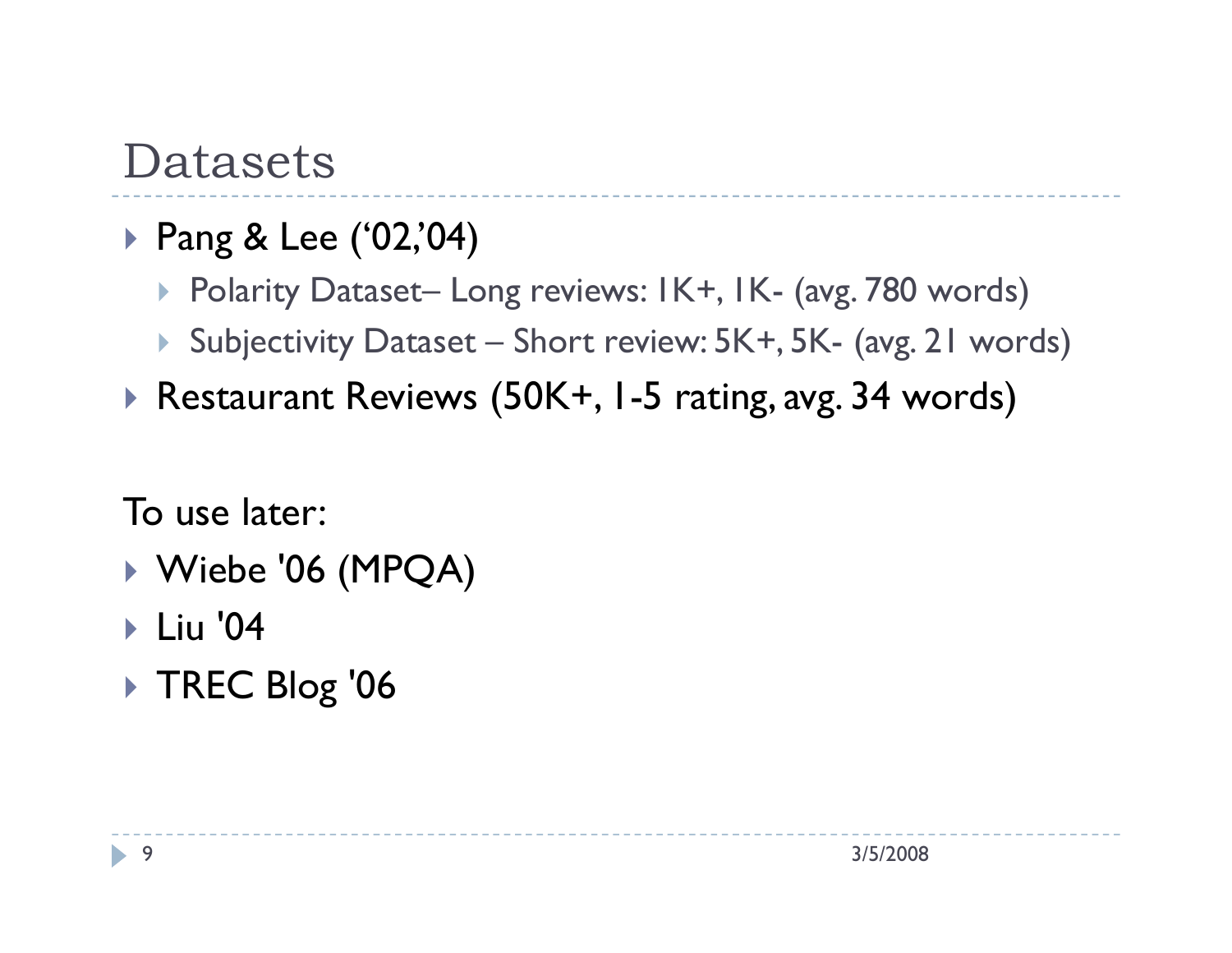## Pang '02

|         | Proposed word lists                                                                                                                                                             | Accuracy | Ties   |
|---------|---------------------------------------------------------------------------------------------------------------------------------------------------------------------------------|----------|--------|
| Human 1 | positive: dazzling, brilliant, phenomenal, excellent, fantastic 58%<br>negative: suck, terrible, awful, unwatchable, hideous                                                    |          | $75\%$ |
| Human 2 | positive: gripping, mesmerizing, riveting, spectacular, cool,<br>awesome, thrilling, badass, excellent, moving, exciting<br>negative: bad, cliched, sucks, boring, stupid, slow | 64%      | 39%    |

Figure 1: Baseline results for human word lists. Data: 700 positive and 700 negative reviews.

|  | Accuracy Ties                                                                                                                           |     |     |
|--|-----------------------------------------------------------------------------------------------------------------------------------------|-----|-----|
|  | Human $3 +$ stats positive: love, wonderful, best, great, superb, still, beautiful<br>negative: bad, worst, stupid, waste, boring, ?, ! | 69% | 16% |

|                   | Features             | # of     | frequency or | NB   | MЕ     | <b>SVM</b> |
|-------------------|----------------------|----------|--------------|------|--------|------------|
|                   |                      | features | presence?    |      |        |            |
|                   | unigrams             | 16165    | freq.        | 78.7 | N<br>А | 72.8       |
| $\left( 2\right)$ | unigrams             | 77       | pres.        | 81.0 | 80.4   | 82.9       |
| 3)                | $unigrams + bigrams$ | 32330    | pres.        | 80.6 | 80.8   | 82.7       |
| 4)                | bigrams              | 16165    | pres.        | 77.3 | 77.4   | 77.1       |
| $\vert 5 \rangle$ | $unigrams + POS$     | 16695    | pres.        | 81.5 | 80.4   | 81.9       |
| $\vert 6\rangle$  | adjectives           | 2633     | pres.        | 77.0 | 77.7   | 75.1       |
| 7                 | top 2633 unigrams    | 2633     | pres.        | 80.3 | 81.0   | 81.4       |
| 8                 | unigrams+position    | 22430    | pres.        | 81.0 | 80.1   | 81.6       |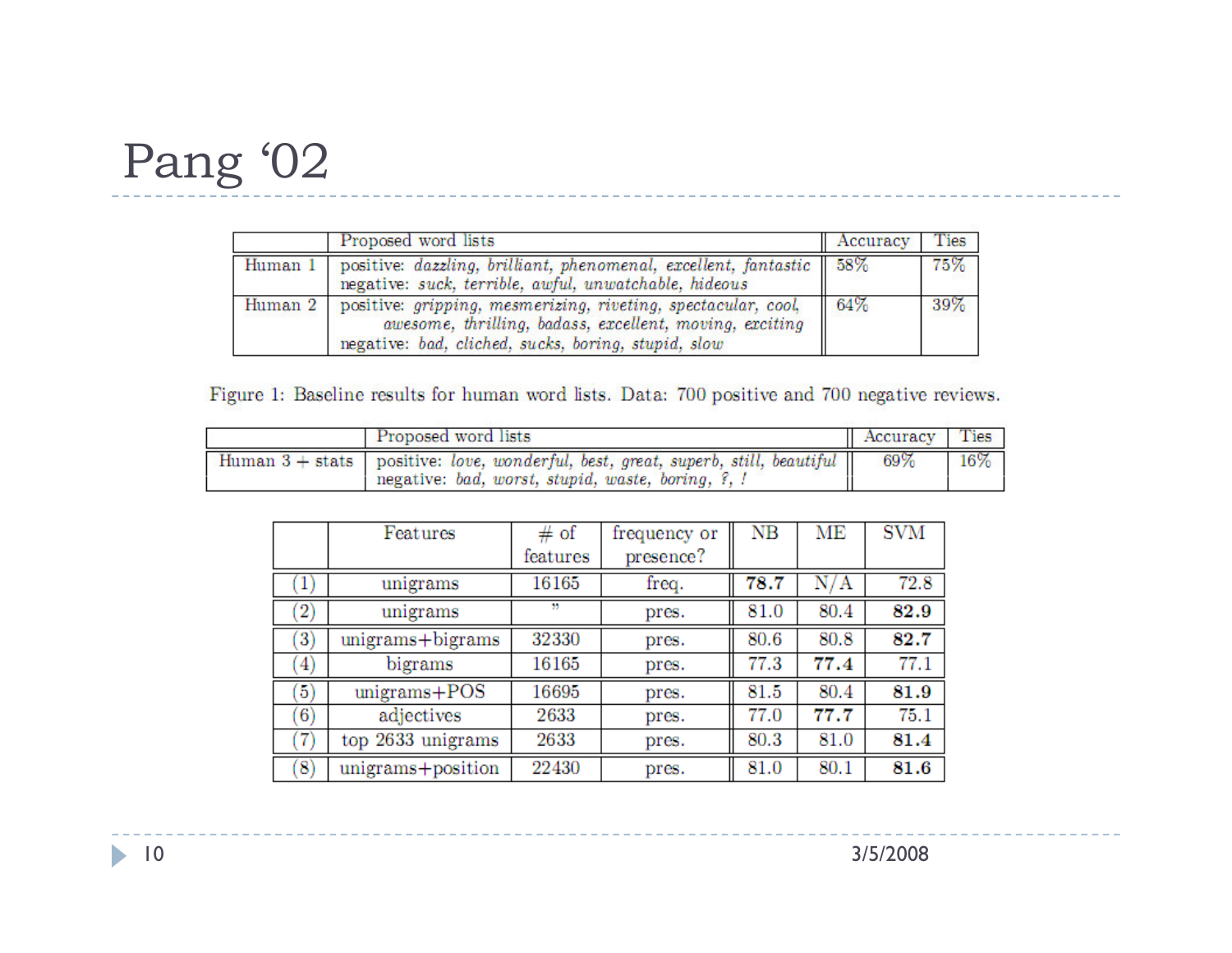#### Experiment (Accuracy reported)

# SVM: Short reviews: 74% - Long reviews: 81%<br>Realesp feature vector (tf or tfidf is warse)

- Boolean feature vector (tf or tfidf is worse)
- $\blacktriangleright$ Only selected feature with tf  $\geq 4$  (50% accuracy using all features)
- $\blacktriangleright$  Encoding negation was not helpful
- Boosting: 76%
	- ▶ Same for 1000-5000 rounds of training
	- $\blacktriangleright$  Almost the same for long and short reviews
	- 5-gram lowered 3%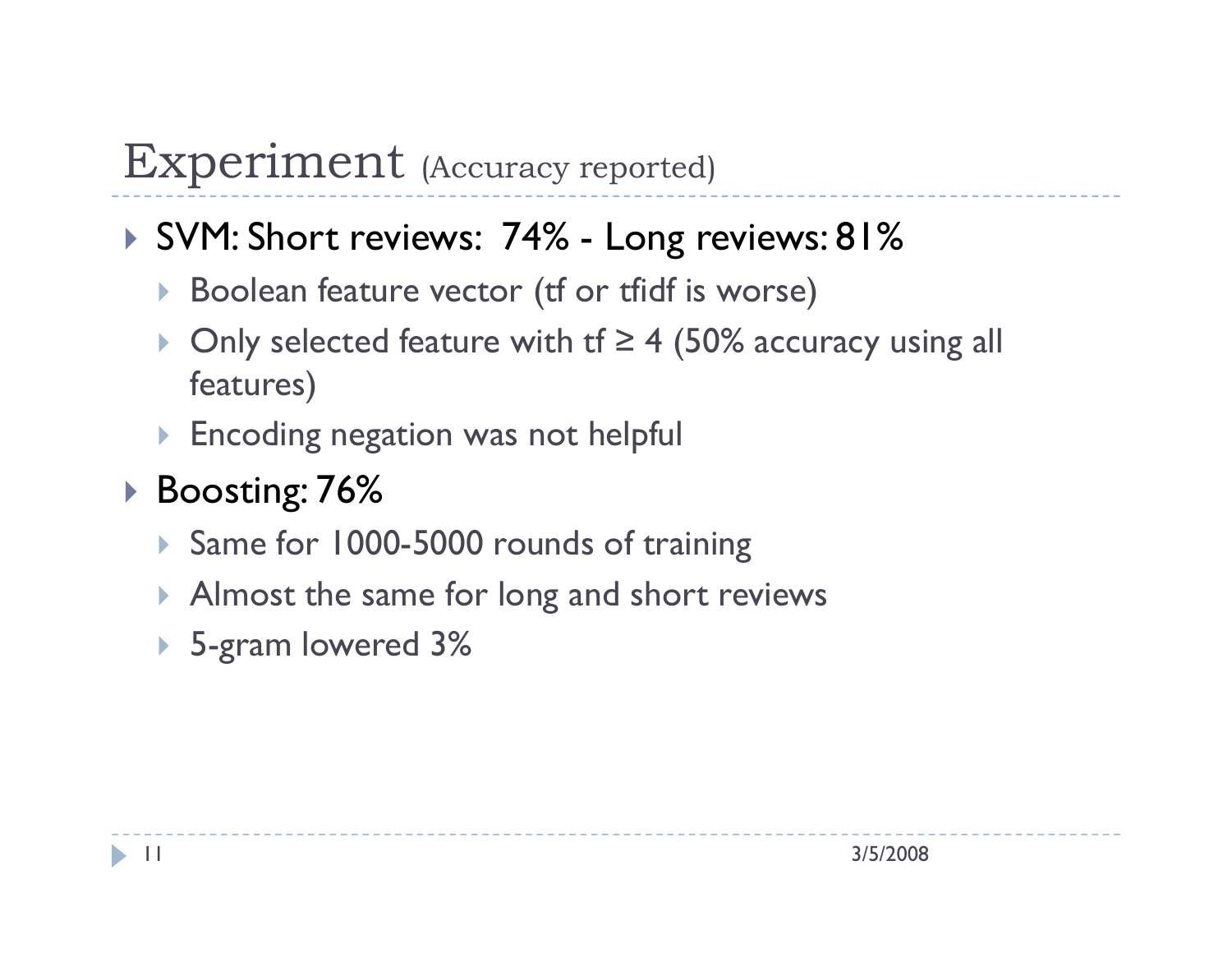## SVM Error Analysis

#### Sequence Issues (e.g., … but …)

- $\blacktriangleright$  interesting, but not compelling.
- $\triangleright$  the effort is sincere and the results are honest, but the film is so bleak that it's hardly watchable .
- $\blacktriangleright$  Neg: not once does it come close to being exciting .
- ▶ Pos: while not all that bad of a movie , it's nowhere near as good as the original .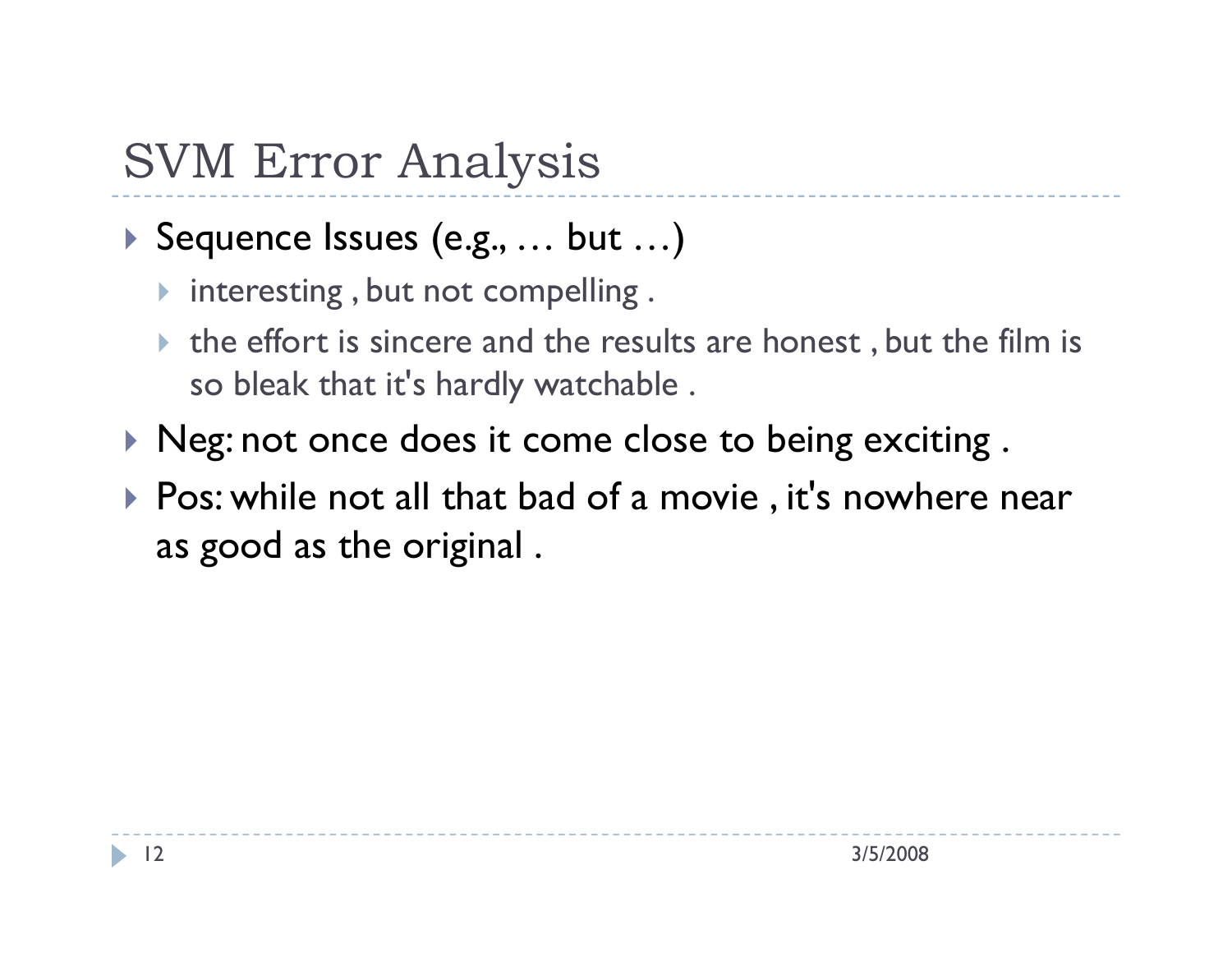# Selecting Polar Words - Example

#### Positive score, Negative score[, mutiplicity]:

- $\blacktriangleright$  GI the story is far-flung, illogical[0,1,1], and  $plain[4,0,4]$  stupid $[0,3,3]$  . =Total=> 4 4
- SW the story is far-flung, illogical[0.625,0.375,2],<br>and plain[2.625,3.125,13] stupid[0.25,0.5,4]. =Total=> and  $plain[2.625,3.125,13]$   $stupid[0.25,0.5,4]$  . =Total=> 3.5 4
- SC the story is far-flung , illogical[0,1,1] , and  $plain[1,0,1]$  stupid $[0,1,1]$  . =Total=> 1 2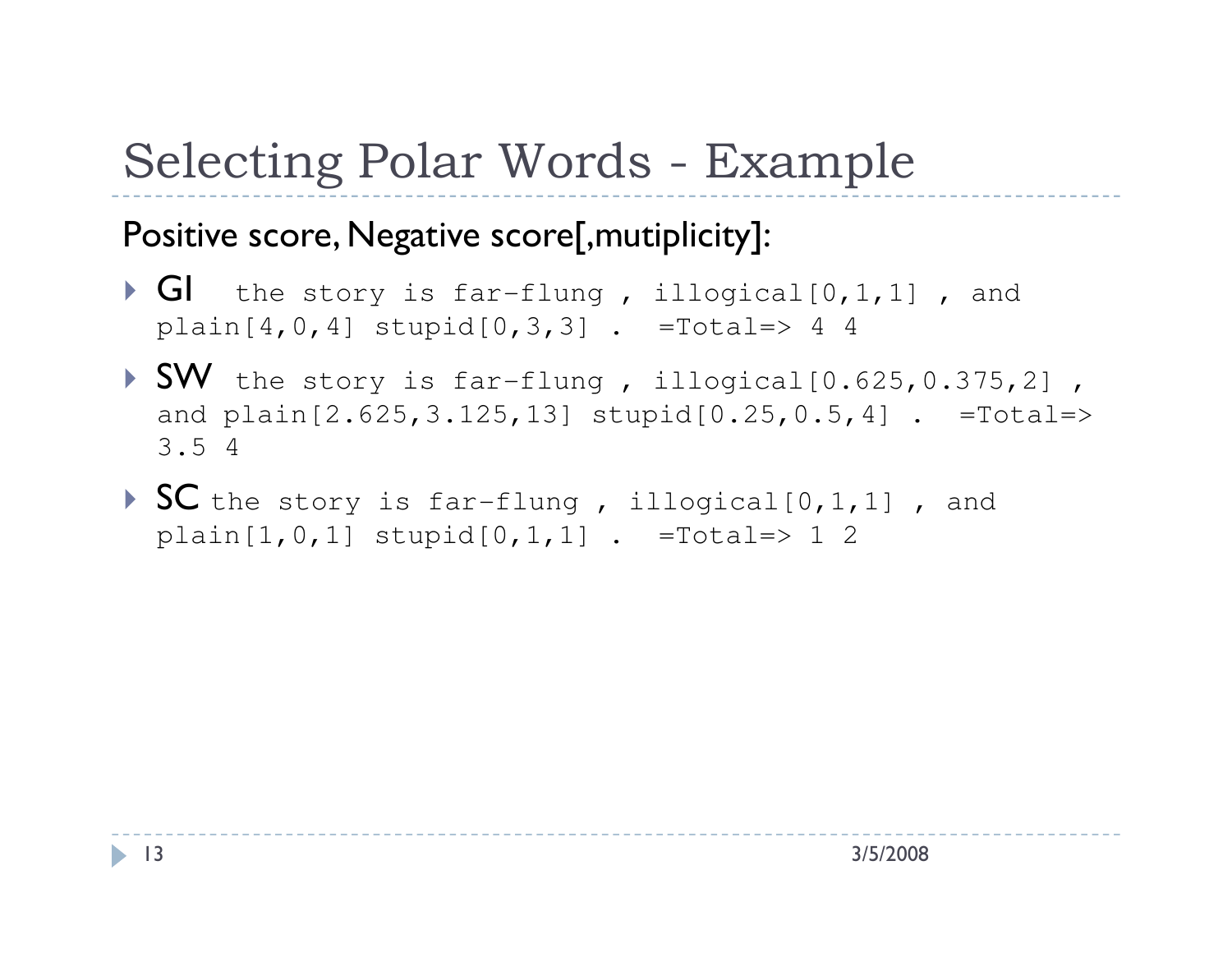#### Accuracy

#### Baseline: Random or all in one class: 50%

#### ▶ Short reviews

- SC 70.9% (18.5% tie)
- GI 70.4% (23.2% tie)
- SW 59.9% (2.4% tie)
- Long reviews (tie <1%)
	- $\triangleright$  SC: 61.0%
	- GI: 56.6%
	- SW: 56.2%

6-10 times more error for negatives than positives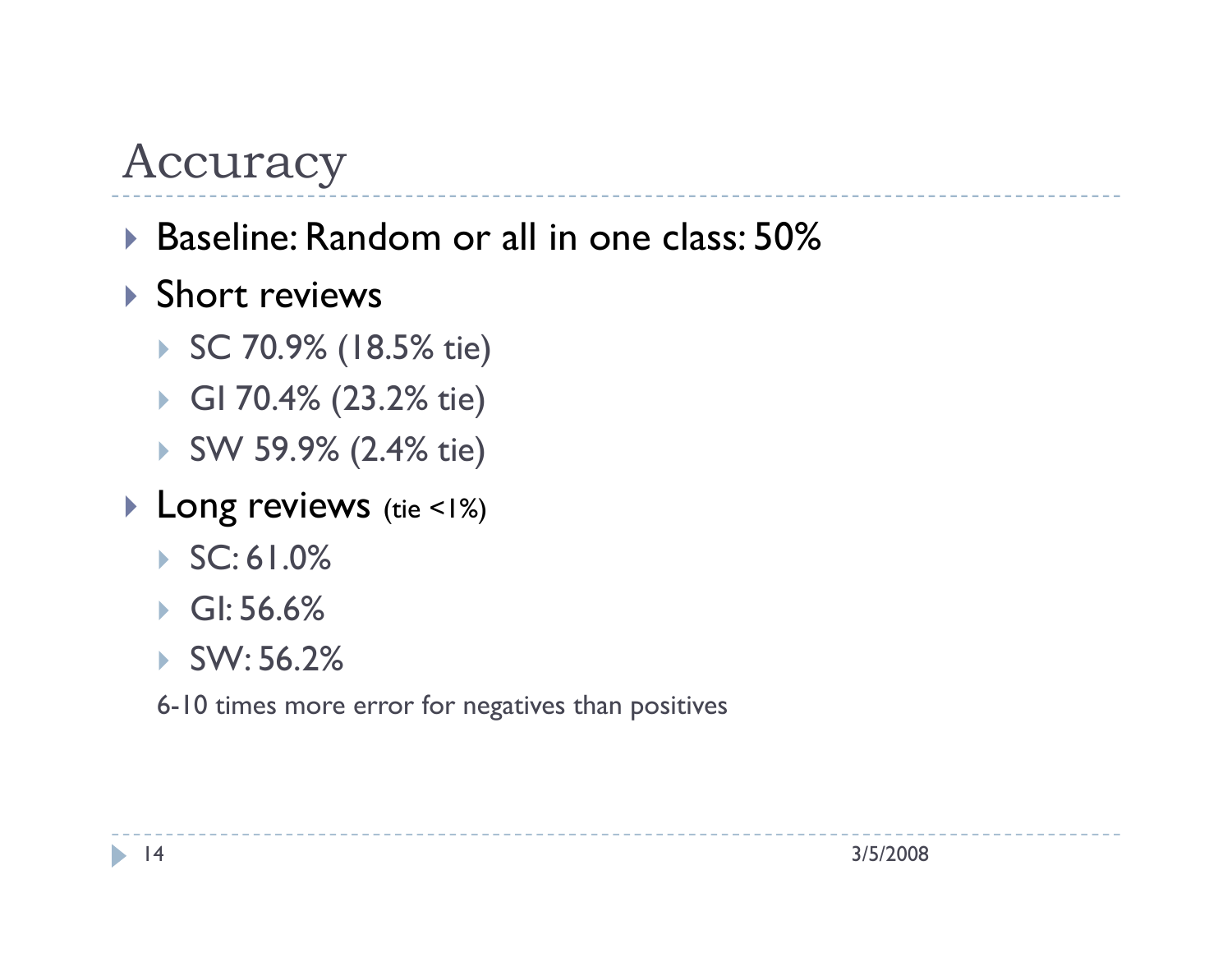## Feature Selection - Boosting

$$
H(x) = sign\left(\sum_{t} \alpha_{t} h_{t}(x)\right) \qquad \alpha_{t} = \frac{1}{2} \ln\left(\frac{1 - \epsilon_{t}}{\epsilon_{t}}\right) > 0
$$

| <b>Unigram - Short reviews</b> |           |                   |     | <b>Unigram - Short reviews (after pruning)</b> |           |                  |     |  |
|--------------------------------|-----------|-------------------|-----|------------------------------------------------|-----------|------------------|-----|--|
| <b>Neg</b>                     |           | Pos               |     | <b>Neg</b>                                     |           | Pos              |     |  |
| bore                           |           | 6.1 outlandish    | 5.7 | blank                                          |           | 4.7 moodiness    | 5.5 |  |
| dogs                           |           | 4.7 moodiness     | 5.5 | stunt                                          |           | 4.7 combine      | 4.6 |  |
| blank                          |           | 4.7 liberating    | 4.9 | disappointment                                 |           | 4.6 fulfill      | 4.4 |  |
| stunt                          |           | 4.7 combine       | 4.6 | brawny                                         |           | 4.6 priceless    | 4.2 |  |
| disappointment                 |           | 4.6shrek          | 4.5 | whiny                                          |           | 4.5 mesmerizing  | 3.8 |  |
| benigni                        |           | 4.6 screams       | 4.5 | stumble                                        |           | 4.4 concern      | 3.8 |  |
| brawny                         |           | 4.6 fulfill       | 4.4 | claim                                          |           | 4.3 vividly      | 3.7 |  |
| whiny                          |           | 4.5 eyerolling    | 4.4 | mud                                            |           | 4.3 glorious     | 3.7 |  |
| gotten                         |           | 4.5 tape          | 4.3 | routine                                        | $4.3$ sly |                  | 3.7 |  |
| stumble                        |           | 4.5 priceless     | 4.2 | disguise                                       |           | 3.9 ingenious    | 3.7 |  |
| dimwitted                      |           | 4.4 groantoguffaw | 4.2 | erratic                                        |           | 3.9 refreshingly | 3.7 |  |
| demmes                         |           | 4.4 mesmerizing   | 3.8 | pointless                                      |           | 3.8 engrossing   | 3.6 |  |
| limitations                    |           | 4.3 concern       | 3.8 | incoherent                                     |           | 3.8 happily      | 3.6 |  |
| claim                          |           | 4.3 vividly       | 3.7 | horrible                                       |           | 3.7 accurate     | 3.6 |  |
| mud                            |           | 4.3 bourne        | 3.7 | uninspired                                     |           | 3.7 harrowing    | 3.5 |  |
| routine                        |           | 4.3 glorious      | 3.7 | choppy                                         |           | 3.6 gently       | 3.5 |  |
| paint                          | $4.2$ sly |                   | 3.7 | bother                                         |           | 3.6 image        | 3.5 |  |
| disguise                       |           | 4.0 ingenious     | 3.7 | exhausting                                     |           | 3.6 wash         | 3.4 |  |
| erratic                        |           | 3.9 refreshingly  | 3.7 | strained                                       |           | 3.6 soulful      | 3.4 |  |
| pointless                      |           | 3.8 bride         | 3.7 | soggy                                          |           | 3.6higher        | 3.4 |  |

Prune = overlap with prior priority

3/5/2008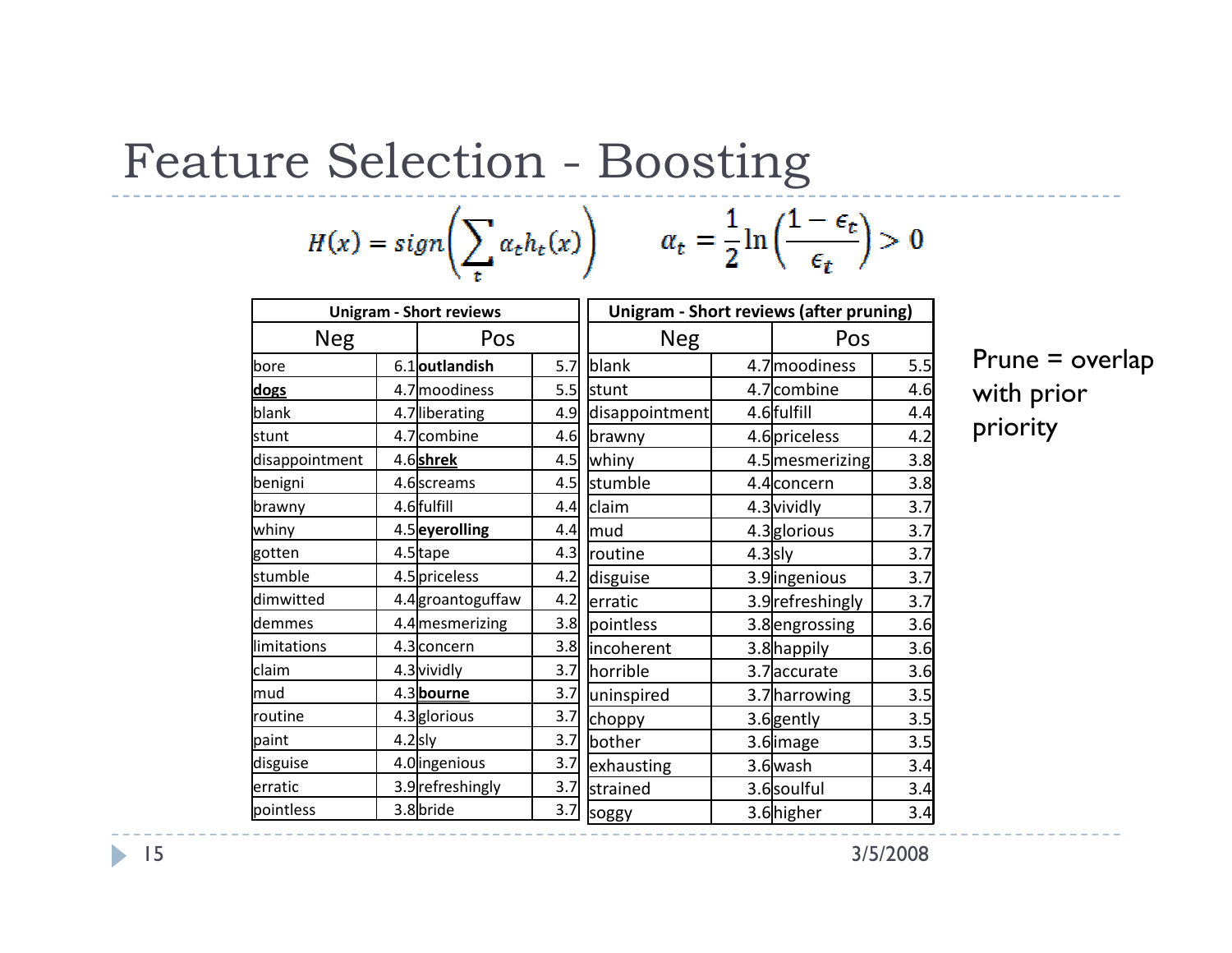### Feature Selection - Boosting

the story is far-flung , illogical , and plain[0,1.73,1] stupid $[0, 2.56, 1]$  . =Total=> 0 4.30



#### Number of Features by Threshold

- >3: will grab your children by the imagination and amaze them and amuse them . **0 0**
- >2: will grab your children by the imagination and amaze[2.14,0.00] them and amuse them . **2.14 0**
- >1: will grab your children by the imagination and amaze[2.14,0.00] them and amuse[1.01,0.00] them . **3.15 0**
- >0: will grab your children by[0.00,0.11] the imagination and[0.23,0.00] amaze[2.14,0.00] them and[0.23,0.00] amuse[1.01,0.00] them . **3.60 0.11**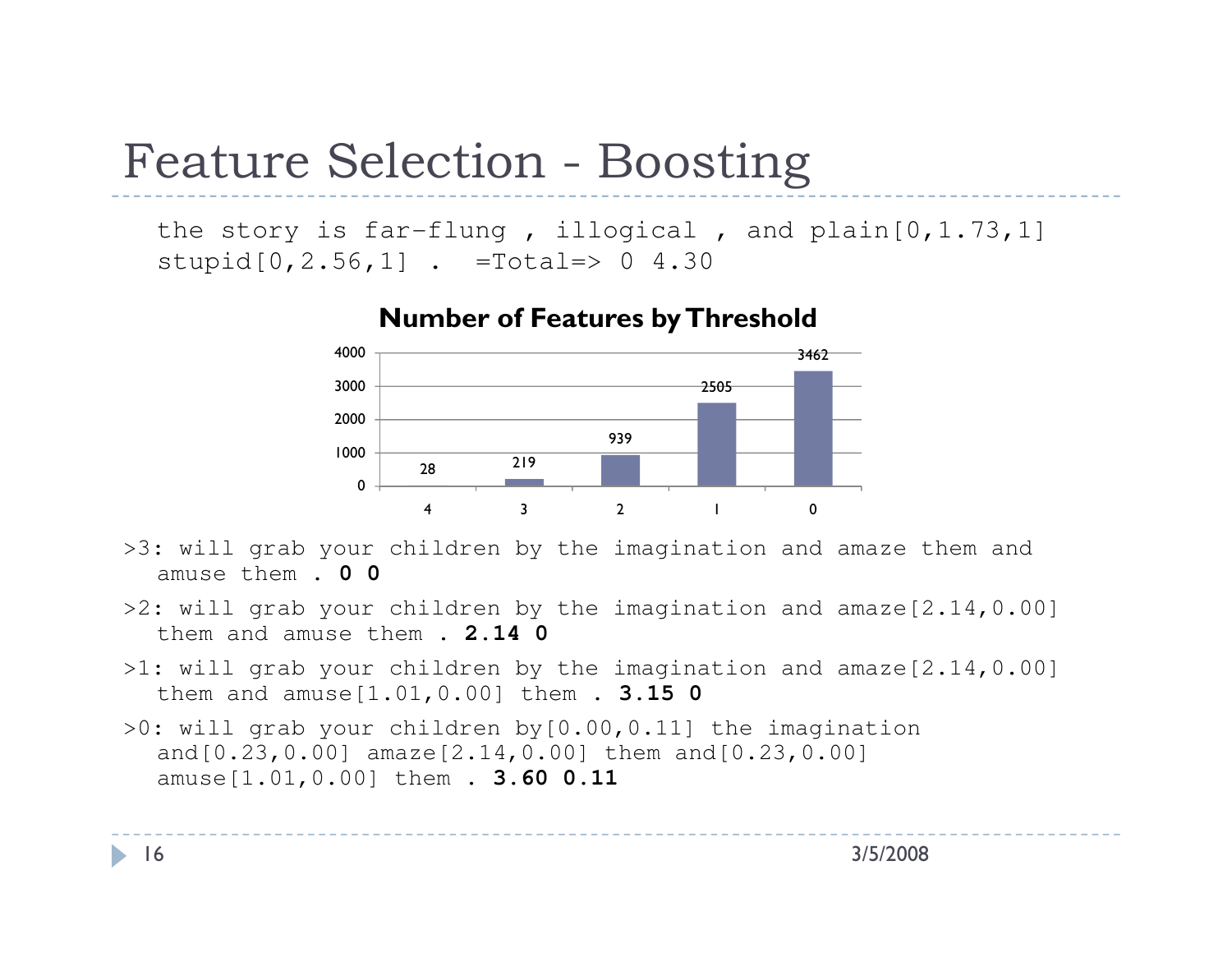#### Feature Selection - Boosting



 $\blacktriangleright$ 17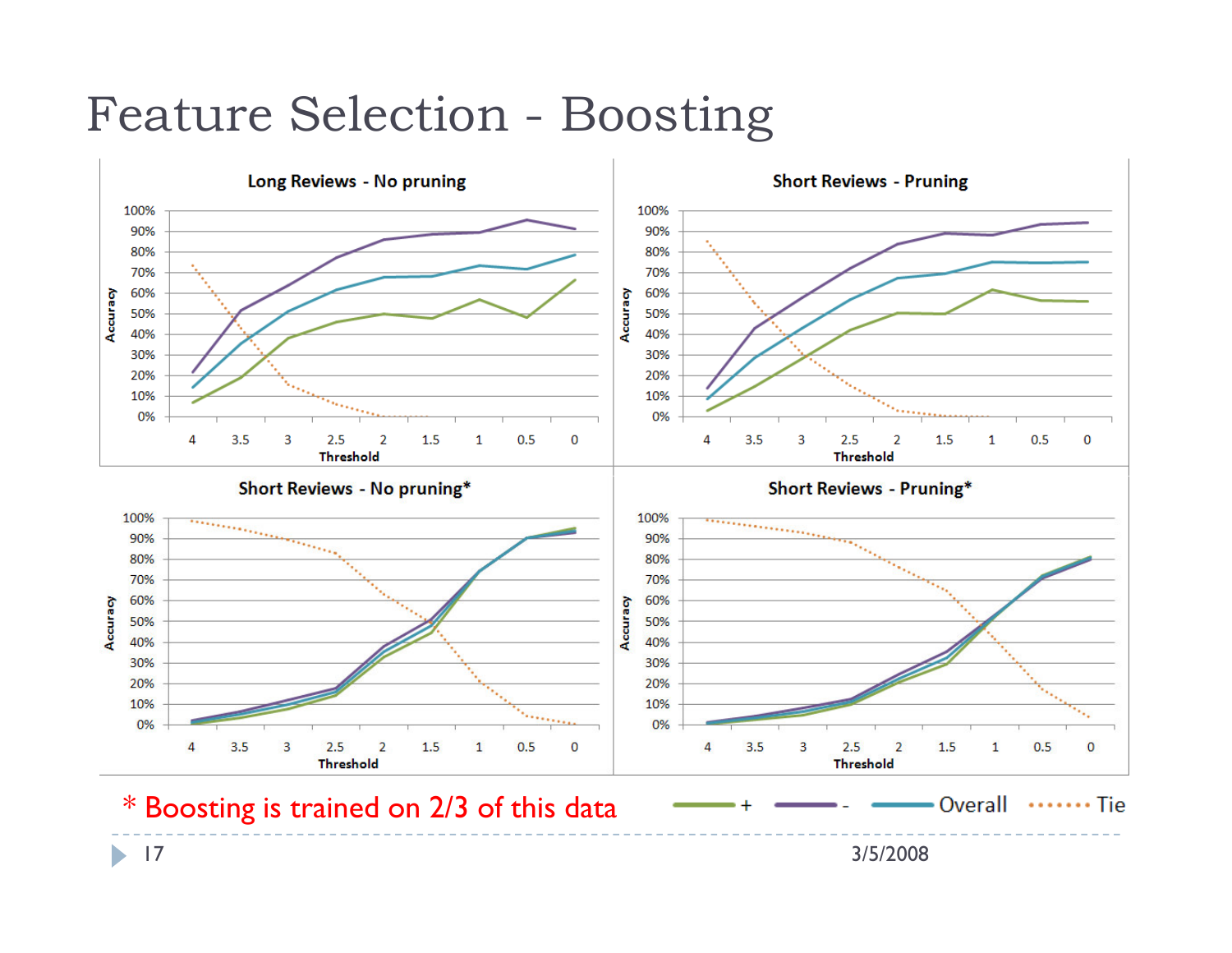# Sequence Model - CRF

#### $\blacktriangleright$  Setup

- Boosting features threshold at 1 and pruned $\blacktriangleright$
- $\blacktriangleright$ 6 gram for CRF
- **Daly subjective sentences**

#### $\blacktriangleright$  Trained on 2/3 and tested on 1/3

- $\blacktriangleright$  repeated but not cross validation yet
- ▶ Total tokens 59446 in test set

#### ▶ Result

- $\rightarrow$  56 + and 97 more than training<br> $\rightarrow$  38 + and 29 completely new
- $\rightarrow$  38 + and 29 completely new<br>Incorrect:
- **Incorrect:** 
	- True : missed 251 times and as  $+$  : 5<br>True + : missed 205 times and as : 1
	- $\blacktriangleright$ True  $+$ : missed 205 times and as  $-$ : 1
	- Correct: 3787 and 3275 +<br>However classification impr
- $\blacktriangleright$   $\;$  However, classification improvement is small (added with weight 3)

+ fascinated superlative amazingly workmanlike inventively resent superstitious funny/gritty densely ethereal

sorrowful uninhibited irreverent unfree deserved minkoffdispossessed discomfort woodland missive